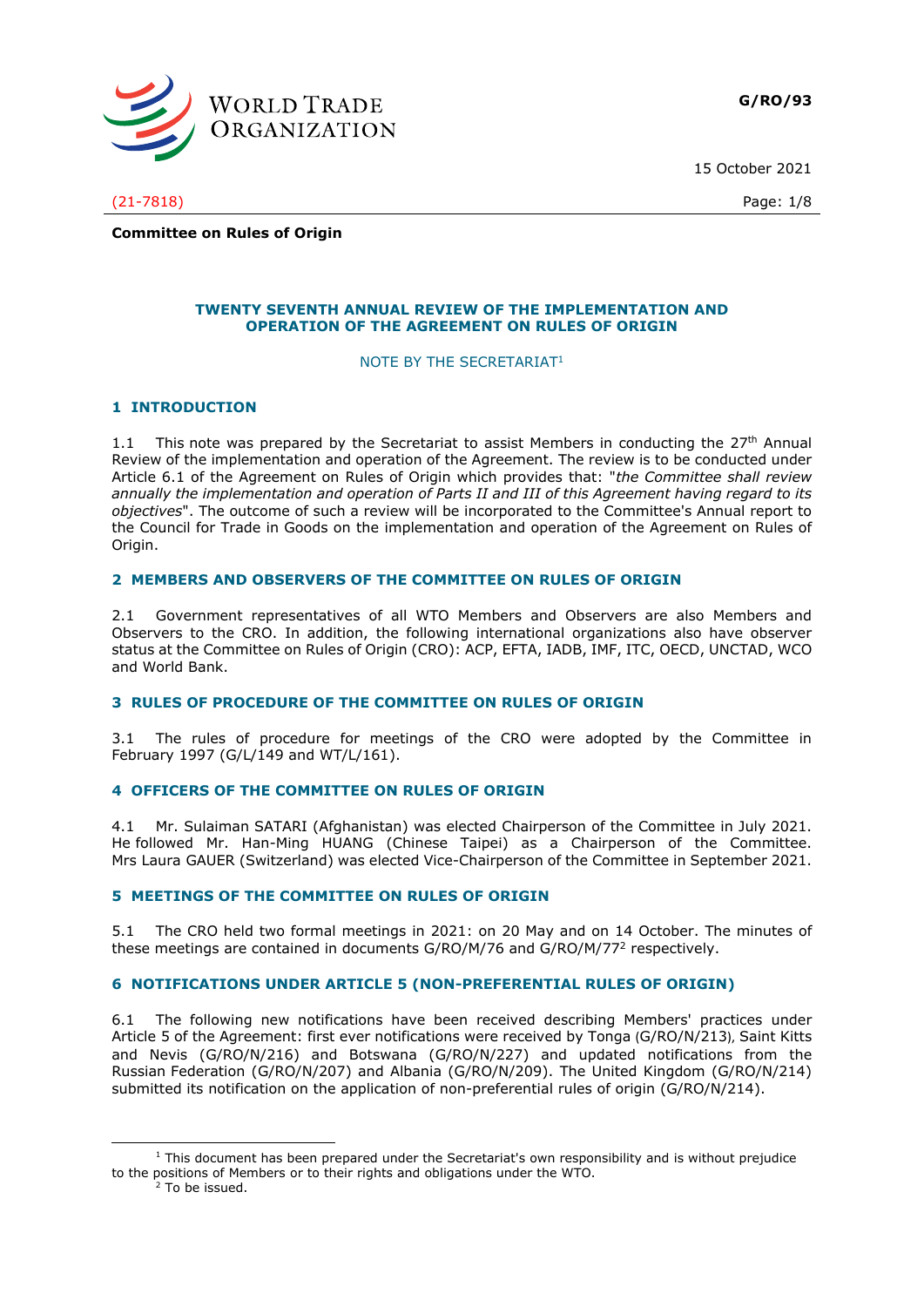6.2 As a result of these notifications and updated information, 52 WTO Members have notified the Secretariat that they apply non-preferential rules of origin (counting the EU and its member states as one). Sixty-two WTO Members have informed the Secretariat that they do not apply any non-preferential rules of origin. The remaining 22 WTO Members have not yet submitted a notification under Article 5. The full list of Members under each of these categories as well as the relevant information notified to the WTO Secretariat is listed in three tables in Annex 1 to this note. In addition, all notifications and the related legislation or references notified can be accessed through the section "Notifications" of the Rules of Origin webpage of the WTO website [\(https://www.wto.org/english/tratop\\_e/roi\\_e/roi\\_e.htm\)](https://www.wto.org/english/tratop_e/roi_e/roi_e.htm).

# **7 NOTIFICATIONS UNDER ANNEX II (PREFERENTIAL RULES OF ORIGIN)**

As agreed by the Committee in 2012 (G/RO/M/59), notifications made to the Committee on Regional Trade Agreements (CRTA) or to the Committee on Trade and Development (CTD) are deemed to discharge Members' notification obligations under the Agreement on Rules of Origin. The Committee therefore agreed that notifications which had initially been received by the CRTA or the CTD should be circulated by the Secretariat to the CRO. The information contained in such notifications, including information about preferential rules of origin, can be accessed through the WTO database of regional trade agreements [\(http://rtais.wto.org\)](http://rtais.wto.org/) and the WTO database of preferential trade agreements [\(http://ptadb.wto.org\)](http://ptadb.wto.org/).

7.2 In addition, it should be noted that the Committee adopted a specific template for notifications of preferential rules of origin applied to least-developed countries in the context of non-reciprocal preferences (G/RO/84). All WTO preference-granting Members agreed to submit detailed information about their preferential rules of origin using the template. To date, 21 preference-granting Members submitted such notifications. These were circulated under the G/RO/LDC/N/ document series. A complete overview of these notifications is available in document G/RO/W/163/Rev.9.

## **8 WORK OF THE COMMITTEE RELATED TO PARTS I, II AND III OF THE AGREEMENT**

8.1. Part II of the Agreement relates to the multilateral disciplines which govern the application of non-preferential rules of origin by WTO Members during the "*transitional period*". This period refers to the time before the implementation of fully harmonized non-preferential rules of origin (Article 2). Since the Work Programme for the Harmonization of non-preferential rules of origin (HWP) has not yet been finalized, Members have not adopted and do not implement harmonized non-preferential rules of origin. Hence, Article 2 of the Agreement contains the disciplines which currently apply to WTO Members. The Committee did not hold discussions specifically related to these disciplines in 2021.

8.2 As had been noted in the Committee's 2013 Annual Report to the CTG (G/L/1047), the implementation and operation of the Agreement is not satisfactory as the stalemate in the HWP compromises the attainment of the core objectives of the Agreement (i.e., the facilitation of global trade through the international harmonization of non-preferential rules of origin). The draft results of the HWP are contained in documents G/RO/W/111/Rev.6 (in HS96); JOB/RO/5/Rev.1 and JOB/RO/5/Rev.1/Corr.1 (rectified to reflect the 2002, 2007, and 2012 versions of the HS nomenclature). In the period of this annual review, the Committee did not consider any item specifically related to the HWP.

8.3 Pending the continuation of the HWP, the Committee agreed, in 2015, to engage in an "educational exercise" to exchange information about non-preferential rules of origin and better understand the impact that existing rules have on international trade. No such information sessions were held in 2021. However, Members have engaged actively in a discussion about ways to enhance transparency of non-preferential rules of origin and non-preferential origin requirements. In particular, Members have continued to discuss a draft decision, including a template that would standardize and update notifications on non-preferential rules of origin and related requirements (G/RO/W/182/Rev.4). Despite broadening support for this proposal, additional consultations will be needed with some delegations who have raised some questions about it.

# **9 AMENDMENTS, INTERPRETATIONS AND RECTIFICATIONS TO THE AGREEMENT**

9.1 The Committee has not dealt with any of these matters during the year under review.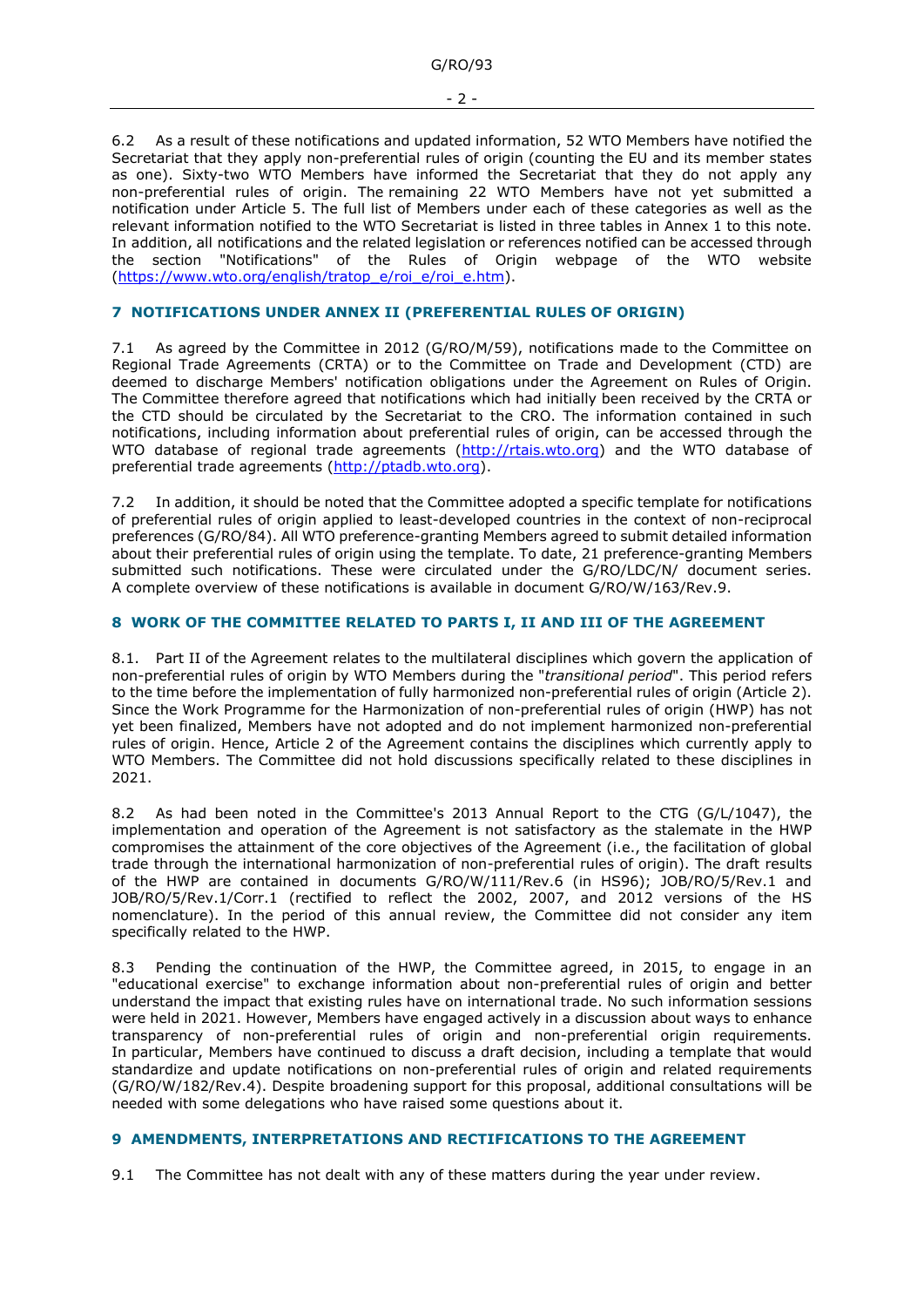#### **10 CONSULTATION AND DISPUTE SETTLEMENT**

10.1. On 30 October 2020, the delegation of Hong Kong, China, requested consultations with the delegation of the United States pursuant to Articles 1 and 4 of the Understanding on Rules and Procedures Governing the Settlement of Disputes (DSU) and Article 7 of the Agreement on Rules of Origin (WT/DS597/1; G/RO/D/8). The request for consultations cites, *inter alia*, Articles 2(c); 2(d), and 2(e) of the Agreement on Rules of Origin. A panel was composed on 29 April 2021 and dispute settlement procedures are underway.

# **11 OTHER AREAS OF WORK OF THE CRO**

11.1. On 19 May, members participated in a webinar on "What Drives the Utilization of Trade Preferences" organized by the Secretariat. The webinar was an opportunity to review the research conducted so far by the Secretariat on the utilization of trade preferences by LDCs. In addition, it was also an opportunity to learn more about research being conducted by other institutions on the linkages between rules of origin and the utilization of trade preferences. Finally, the workshop also offered Members an opportunity to learn from each other's experiences in monitoring the utilization of trade preferences and working with the private sector to train operators on origin requirements and promote a fuller utilization of trade preferences. The programme, presentations and video recording of an event can be accessed through the rules of origin page of the WTO website.

11.2 Delegations also considered a note prepared by the Secretariat (G/RO/W/204) which examined the utilization of trade preferences by LDCs in a five-year period (2015-2019). The note confirmed that *under*utilization could be significant for some preferential schemes and some sectors. It also confirmed that the ability to utilize trade preferences varied greatly from one LDC to another. Finally, it had shown that that landlocked LDCs faced greater challenges in utilizing trade preferences: while there had been a slight improvement in the level of preference utilization by LDCs with sea access, a noticeable deterioration in utilization could be observed for landlocked LDCs.

11.3 As required by the 2013 and 2015 Ministerial Decisions on preferential rules of origin for LDCs (WT/L/917 and WT/L/917/Add.1 respectively), a separate report on recent developments in this area was prepared for the General Council (G/RO/94).

## **12 REPORT TO THE COUNCIL FOR TRADE IN GOODS**

12.1. The annual report of the CRO to the Council for Trade in Goods was considered and adopted by the CRO on 14 October 2021 (G/L/1405).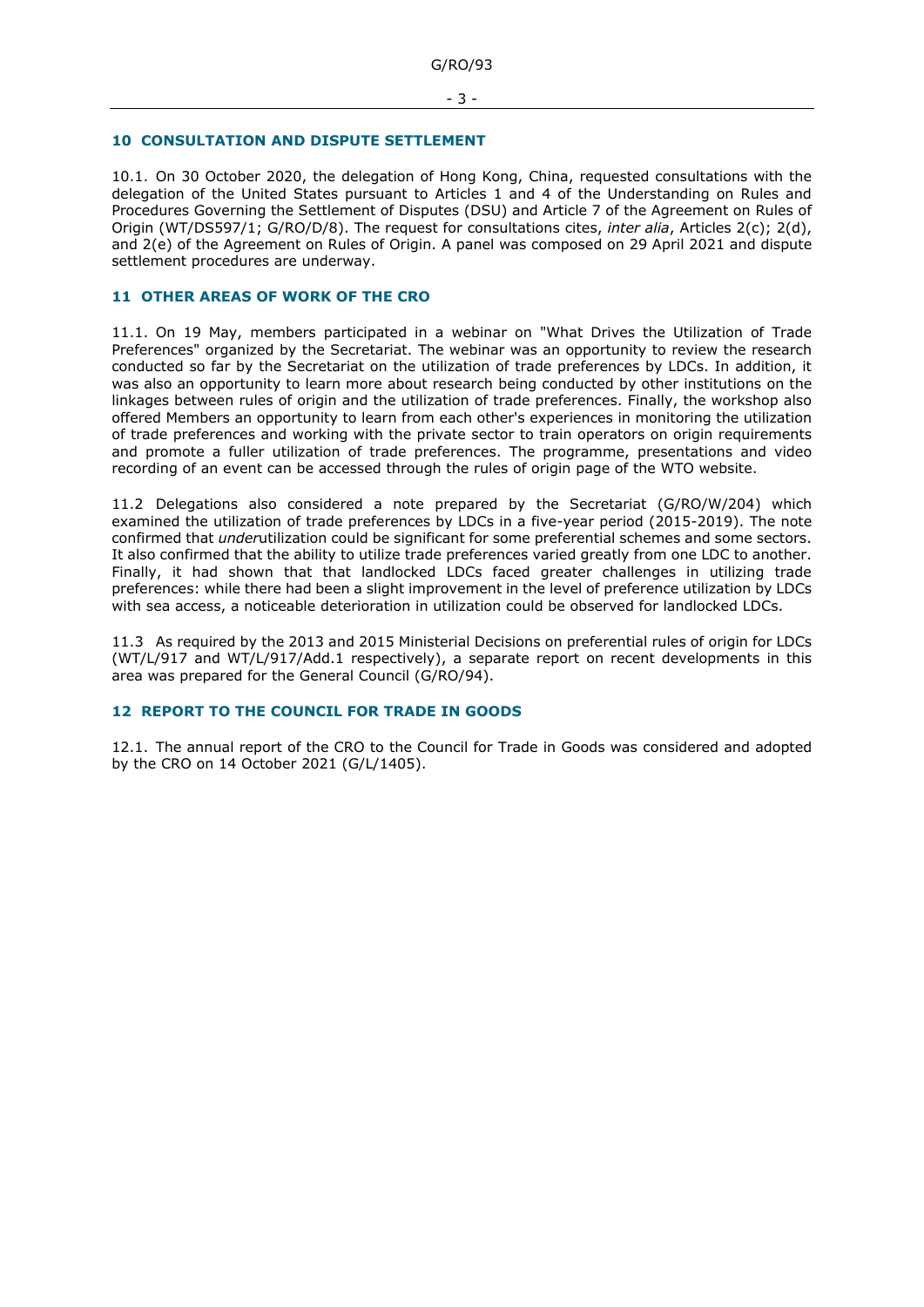G/RO/93

- 4 -

#### **ANNEX 1**

## **A. List of Members that have notified to the Secretariat that they apply non-preferential rules of origin<sup>1</sup>**

| Member                          | HAVE NP RO      | Date       | Link to the legislation /                                                  |
|---------------------------------|-----------------|------------|----------------------------------------------------------------------------|
|                                 | Document Symbol |            | scanned copy of the legislation                                            |
| 1. Afghanistan                  | G/RO/N/143      | 05.08.2016 | http://customs.mof.gov.af                                                  |
| 2. Albania                      | G/RO/N/47       | 06.07.2005 | Scanned copy available                                                     |
|                                 | G/RO/N/53       | 18.09.2007 | Scanned copy available                                                     |
|                                 | G/RO/N/209      | 11.01.2021 | 1.http://www.dogana.gov.al/dokument/3                                      |
|                                 |                 |            | 019/origjina-jo-preferenciale-kd                                           |
|                                 |                 |            | 2.http:/www.dogana.gov.al/dokument/30                                      |
|                                 |                 |            | 18/origjina-jo-preferenciale-dz                                            |
|                                 |                 |            | 3.http://www.dogana.gov.al/dokument/3                                      |
|                                 |                 |            | 023/aneksi-22-14-shtojca-b<br>4.http://www.dogana.gov.al/dokument/3        |
|                                 |                 |            | 022/aneksi-22-09-shtojca-b                                                 |
| 3. Argentina                    | G/RO/N/2        | 22.06.1995 | Scanned copy available                                                     |
|                                 | G/RO/N/10       | 16.08.1996 | Scanned copy available                                                     |
|                                 | G/RO/N/16       | 05.03.1997 | Scanned copy available                                                     |
| 4. Armenia                      | G/RO/N/41       | 21.08.2003 | Scanned copy available                                                     |
| 5. Australia                    | G/RO/N/1        | 09.05.1995 | n/a                                                                        |
|                                 | G/RO/N/1/Add.1  | 22.06.1995 | Scanned copy available                                                     |
| 6. Brazil                       | G/RO/N/14       | 02.12.1996 | Formerly notified of non-application of<br><b>NPROO</b>                    |
|                                 | G/RO/N/78       | 16.04.2012 | http://www.planalto.gov.br/ccivil 03/ At<br>o2011-2014/2011/Lei/L12546.htm |
| 7. Botswana                     | G/RO/N/227      | 12.07.2021 | Sections 309-311 annexed in document                                       |
| 8. Burkina Faso                 | G/RO/N/19       | 23.01.1998 | n/a                                                                        |
| 9. Canada                       | G/RO/N/1        | 09.05.1995 | n/a                                                                        |
|                                 | G/RO/N/1/Add.1  | 22.06.1995 | Scanned copy available                                                     |
| 10. China                       | G/RO/N/37       | 03.06.2002 | n/a                                                                        |
|                                 | G/RO/N/37/Rev.1 | 02.08.2002 | Scanned copy available                                                     |
|                                 | G/RO/N/132      | 07.09.2015 | Electronic copy available                                                  |
| 11. Colombia                    | G/RO/N/1        | 09.05.1995 | n/a                                                                        |
|                                 | G/RO/N/1/Add.1  | 22.06.1995 | Scanned copy available                                                     |
|                                 | G/RO/N/172      | 05.07.2018 | http://www.mincit.gov.co/loader.php?ISe                                    |
|                                 |                 |            | rvicio=Documentos&lFuncion=verPdf&id=<br>5263&name=DECRETO 637 DEL 11 DE   |
|                                 |                 |            | <b>ABRIL DE 2018.pdf</b>                                                   |
| 12. Cuba                        | G/RO/N/3        | 27.07.1995 | Scanned copy available                                                     |
|                                 | G/RO/N/125      | 13.01.2015 | Scanned copy available                                                     |
| 13. European Union <sup>2</sup> | G/RO/N/1        | 09.05.1995 | n/a                                                                        |
|                                 | G/RO/N/1/Add.1  | 22.06.1995 | Scanned copy available                                                     |
| 14. Georgia                     | G/RO/N/37       | 03.06.2002 | n/a                                                                        |
|                                 | G/RO/N/37 Rev.1 | 02.08.2002 | Scanned copy available                                                     |
| 15. Hong Kong, China            | G/RO/N/1        | 09.05.1995 | n/a                                                                        |
|                                 | G/RO/N/1/Add.1  | 22.06.1995 | Scanned copy available                                                     |
|                                 | G/RO/N/10       | 16.08.1996 | Scanned copy available                                                     |
|                                 | G/RO/N/24       | 15.01.1999 | Scanned copy available                                                     |
|                                 | G/RO/N/30       | 21.11.2000 | n/a                                                                        |
|                                 | G/RO/N/37       | 03.06.2002 | n/a                                                                        |
|                                 | G/RO/N/37 Rev.1 | 02.08.2002 | Scanned copy available                                                     |
|                                 | G/RO/N/46       | 15.02.2005 | Scanned copy available                                                     |
|                                 | G/RO/N/59       | 23.09.2008 | Scanned copy available                                                     |
|                                 | G/RO/N/67       | 02.12.2010 | Scanned copy available                                                     |
|                                 | G/RO/N/73       | 15.09.2011 | Scanned copy available                                                     |
|                                 | G/RO/N/86       | 01.10.2012 | Scanned copy available                                                     |

 $<sup>1</sup>$  All documents notified to the Secretariat and the relevant Internet links are available for consultation</sup> through the "Notifications" section of the rules of origin page of the WTO website: [https://www.wto.org/english/tratop\\_e/roi\\_e/roi\\_e.htm.](https://www.wto.org/english/tratop_e/roi_e/roi_e.htm)

 $2$  All notifications received from countries prior to joining the EU do not appear in the table.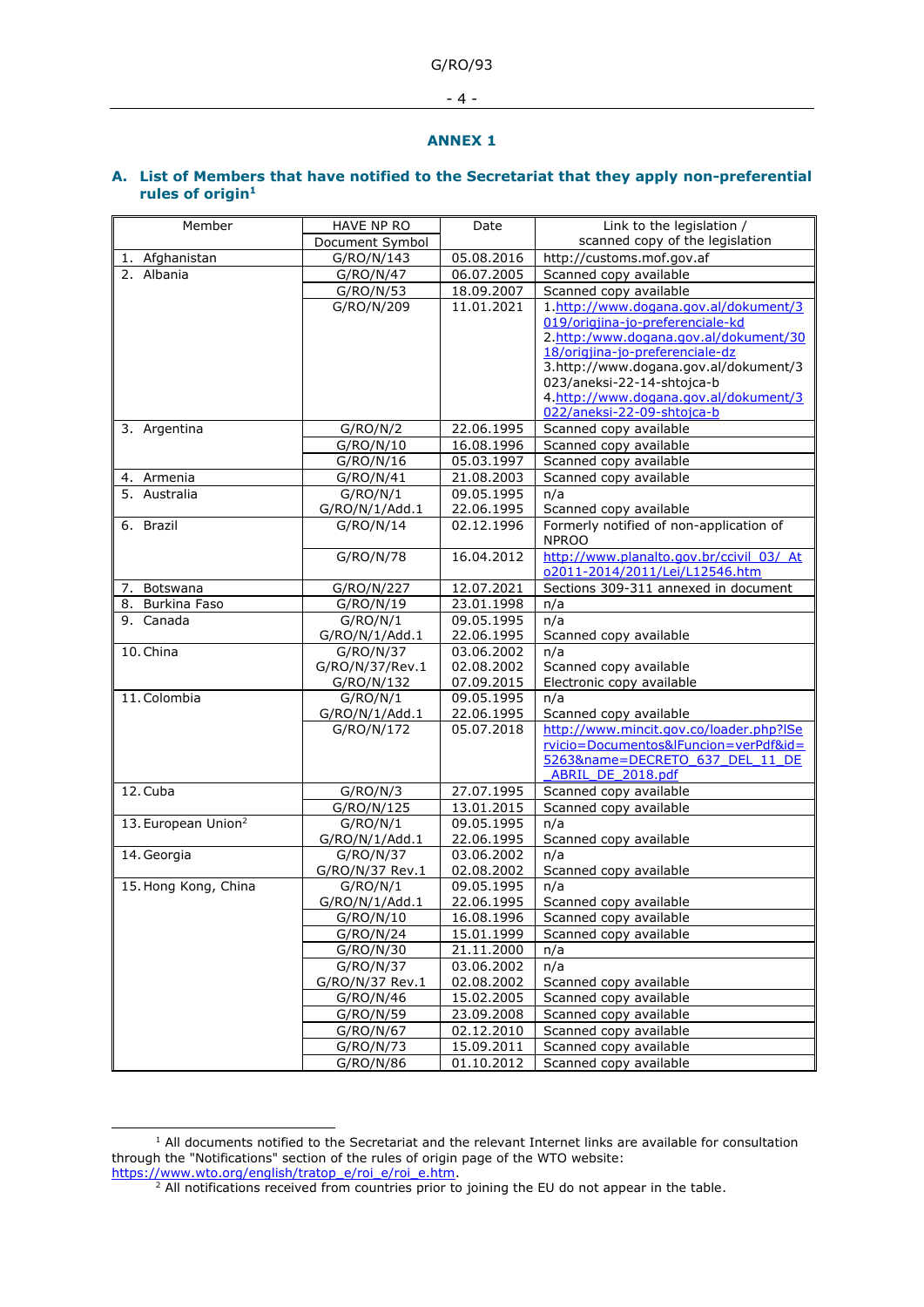| $\overline{\phantom{a}}$ |  |  |  |  |
|--------------------------|--|--|--|--|
|--------------------------|--|--|--|--|

| Member                     | <b>HAVE NP RO</b><br>Document Symbol | Date                     | Link to the legislation /<br>scanned copy of the legislation                               |  |
|----------------------------|--------------------------------------|--------------------------|--------------------------------------------------------------------------------------------|--|
| 16. Indonesia              | G/RO/N/16                            | 05.03.1997               | Formerly notified of non-application of<br><b>NPROO</b>                                    |  |
|                            | G/RO/N/196                           | 16.04.2020               | http://jdih.kemendag.go.id/peraturan/det<br>ail/888/3                                      |  |
| 17. Japan                  | G/RO/N/1<br>G/RO/N/1/Add.1           | 09.05.1995<br>22.06.1995 | n/a<br>Scanned copy available                                                              |  |
| 18. Jordan                 | G/RO/N/30                            | 21.11.2000               | Scanned copy available                                                                     |  |
| 19. Kazakhstan             | G/RO/N/148                           | 12.09.2016               | Unofficial translation available                                                           |  |
|                            | G/RO/N/148/Rev.1                     | 27.10.2016               | Unofficial translation available                                                           |  |
|                            | G/RO/N/175                           | 15.11.2018               | http://www.eurasiancommission.org/en/a<br>ct/trade/dotp/prav_proish/Pages/default.<br>aspx |  |
| 20. Kyrgyz Republic        | G/RO/N/177                           | 28.11.2018               | http://www.eurasiancommission.org/en/a<br>ct/trade/dotp/prav proish/Pages/default.<br>aspx |  |
|                            | G/RO/N/205                           | 27.10.2020               | http://www.eurasiancommission.org/en/a<br>ct/trade/dotp/prav proish/Pages/default.<br>aspx |  |
| 21. Korea, Rep. of         | G/RO/N/1                             | 09.05.1995               | n/a                                                                                        |  |
|                            | G/RO/N/1/Add.1                       | 22.06.1995               | Scanned copy available                                                                     |  |
|                            | G/RO/N/63                            | 18.09.2009               | Scanned copy available                                                                     |  |
| 22. Lao People's Dem. Rep. | G/RO/N/96                            | 24.07.2013               | Scanned copy available                                                                     |  |
| 23. Lesotho                | G/RO/N/56                            | 27.05.2008               | n/a                                                                                        |  |
| 24. Liechtenstein          | G/RO/N/60/Rev.1                      | 08.04.2009               | http://www.admin.ch/opc/fr/classified-<br>compilation/19820160/index.html                  |  |
|                            |                                      |                          | http://www.admin.ch/opc/fr/classified-<br>compilation/20072514/index.html                  |  |
|                            |                                      |                          | http://www.admin.ch/opc/fr/classified-<br>compilation/20072515/index.html                  |  |
| 25. Madagascar             | G/RO/N/11                            | 10.09.1996               | Scanned copy available                                                                     |  |
| 26. Mexico                 | G/RO/N/12                            | 01.10.1996               | n/a                                                                                        |  |
| 27. Moldova, Rep. of       | G/RO/N/36                            | 12.03.2002               | Scanned copy available                                                                     |  |
|                            | G/RO/N/110                           | 14.02.2014               | Scanned copy available                                                                     |  |
|                            | G/RO/N/110/Add.1                     | 10.10.2014               | Scanned copy available                                                                     |  |
| 28. Mongolia               | G/RO/N/20                            | 14.05.1998               | Formerly notified of non-application of                                                    |  |
|                            | G/RO/N/20/Rev.1<br>G/RO/N/164        | 27.07.1998               | <b>NPROO</b><br>http://www.customs.gov.mn/en/images/                                       |  |
|                            |                                      | 03.04.2018               | publishers/Customs law and Customs T<br>ariff and Tax law.pdf                              |  |
|                            |                                      |                          | http://customs.gov.mn/2012-03-14-03-<br>12-51/2017-12-12-03-51-09                          |  |
|                            |                                      |                          | www.legalinfo.mn/law/details/208                                                           |  |
| 29. Montenegro             | G/RO/N/126                           | 20.02.2015               | Electronic copy available                                                                  |  |
|                            | G/RO/N/203                           | 22.07.2020               | Scanned copy available - website in                                                        |  |
|                            |                                      |                          | Montenegrin only                                                                           |  |
|                            |                                      |                          |                                                                                            |  |
|                            |                                      |                          | https://www.paragraf.me/propisi-                                                           |  |
|                            |                                      |                          | crnegore/carinski-zakon.html;                                                              |  |
|                            |                                      |                          | http://www.upravacarina.gov.me/Resour                                                      |  |
|                            |                                      |                          | ceManager/FileDownload.aspx?rid=23082                                                      |  |
|                            |                                      |                          | 4&rType=2&file=Uredba%20o%20izmjen                                                         |  |
|                            |                                      |                          | ama%20Uredbe%20za%20sprov.%20Car                                                           |  |
|                            |                                      |                          | inskog%20zakona%20(SICG%2011-<br>2016)%20.pdf; and                                         |  |
|                            |                                      |                          |                                                                                            |  |
|                            |                                      |                          | http://www.upravacarina.gov.me/Resour<br>ceManager/FileDownload.aspx?rid=38591             |  |
|                            |                                      |                          | 2&rType=2&file=Uredba%20za%20sprov                                                         |  |
|                            |                                      |                          | odjenje%20car.%20zakona%202019.pdf                                                         |  |
| 30. Morocco                | G/RO/N/2                             | 22.06.1995               | n/a                                                                                        |  |
| 31. New Zealand            | G/RO/N/1                             | $\overline{09.05.1995}$  | n/a                                                                                        |  |
| 32. Niger                  | G/RO/N/1/Add.1<br>G/RO/N/19          | 22.06.1995<br>23.01.1998 | n/a<br>n/a                                                                                 |  |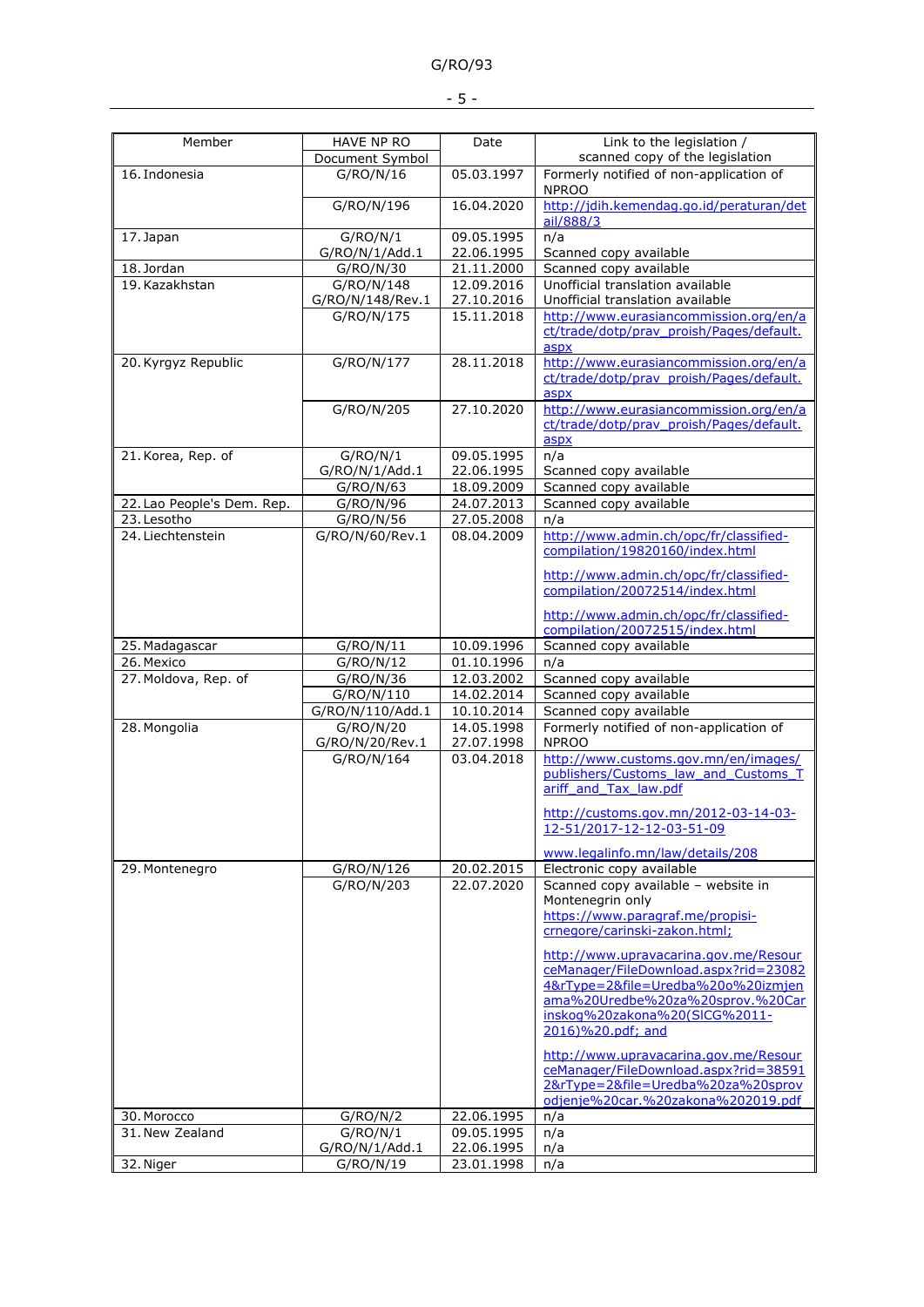| Member                 | HAVE NP RO       | Date       | Link to the legislation /                                                          |
|------------------------|------------------|------------|------------------------------------------------------------------------------------|
|                        | Document Symbol  |            | scanned copy of the legislation                                                    |
| 33. North Macedonia    | G/RO/N/45        | 09.11.2004 | Scanned copy available                                                             |
|                        | G/RO/N/197       | 16.04.2020 | http://www.customs.gov.mk/index.php/e                                              |
|                        |                  |            | n/about-us-en/customs-<br>regulations/customs-law                                  |
|                        |                  |            |                                                                                    |
|                        |                  |            | http://www.customs.gov.mk/index.php/e                                              |
|                        |                  |            | n/about-us-en/customs-                                                             |
|                        |                  |            | requlations/customs-law                                                            |
| 34. Norway             | G/RO/N/8         | 05.03.1996 | Scanned copy available                                                             |
|                        | G/RO/N/62        | 26.05.2009 | Scanned copy available                                                             |
|                        | G/RO/N/149       | 22.09.2016 | http://www.toll.no/PageFiles/4684/Regul                                            |
|                        |                  |            | ations to the act on customs duties a                                              |
|                        |                  |            | nd movement of goods july2016.pdf                                                  |
|                        | G/RO/N/206       | 28.10.2020 | https://www.toll.no/en/services/regulatio                                          |
|                        |                  |            | ns/law-and-regulations/the-act-on-                                                 |
|                        |                  |            | customs-duties-and-movement-of-goods/<br>https://www.toll.no/en/services/regulatio |
|                        |                  |            | ns/law-and-regulations/regulations-to-                                             |
|                        |                  |            | the-act-on-customs-duties-and-                                                     |
|                        |                  |            | movement-of-goods-customs-                                                         |
|                        |                  |            | regulations/                                                                       |
| 35. Peru               | G/RO/N/4         | 07.08.1995 | Formerly notified no NPROO                                                         |
|                        | G/RO/N/5         | 01.11.1995 | Scanned copy available                                                             |
|                        | G/RO/N/49        | 02.03.2007 | Scanned copy available                                                             |
|                        | G/RO/N/50        | 10.05.2007 | Scanned copy available                                                             |
|                        | G/RO/N/52        | 01.06.2007 | Scanned copy available                                                             |
|                        | G/RO/N/77        | 12.03.2012 | Scanned copy available                                                             |
| 36. Qatar              | G/RO/N/25        | 13.04.1999 | n/a                                                                                |
| 37. Russian Federation | G/RO/N/84        | 27.09.2012 |                                                                                    |
|                        | G/RO/N/84/Corr.1 | 13.12.2012 | Electronic and scanned copy available                                              |
|                        | G/RO/N/179       | 22.01.2019 | http://www.eurasiancommission.org/en/a                                             |
|                        | G/RO/N/207       | 2.11.2020  | ct/trade/dotp/prav proish/Pages/default.                                           |
|                        |                  |            | aspx                                                                               |
|                        |                  |            | http://www.eurasiancommission.org/en/a                                             |
|                        |                  |            | ct/trade/dotp/prav proish/Pages/default.<br>aspx                                   |
|                        |                  |            |                                                                                    |
| 38. Rwanda             | G/RO/N/75        | 24.02.2012 | http://www.comesa.int/attachments/artic                                            |
|                        |                  |            | le/28/COMESA Treaty.pdf                                                            |
|                        |                  |            |                                                                                    |
|                        |                  |            | http://www.eac.int/customs/index.php?o                                             |
|                        |                  |            | ption=com_content&view=article&id=3:r                                              |
|                        |                  |            | ules-of-origin&catid=3:key-documents                                               |
| 39. Senegal            | G/RO/N/10        | 16.08.1996 | n/a<br>http://www.douanes.sn/sites/default/files                                   |
|                        | G/RO/N/195       | 28.02.2020 | /fichiers/Code Des Douanes.pdf                                                     |
| 40. Seychelles         | G/RO/N/141       | 02.05.2016 | Description of obligations available in the                                        |
|                        |                  |            | notification & scanned copy available                                              |
| 41. South Africa       | G/RO/N/3         | 27.07.1995 | Scanned copy available                                                             |
| 42. Suriname           | G/RO/N/24        | 15.01.1999 | Formerly notified of non-application of                                            |
|                        |                  |            | <b>NPROO</b>                                                                       |
|                        | G/RO/N/43        | 15.03.2004 | Scanned copy available                                                             |
| 43. Switzerland        | G/RO/N/4         | 07.08.1995 | Scanned copy available                                                             |
|                        | G/RO/N/60        | 26.01.2009 | http://www.admin.ch/ch/f/rs/c946 201.h                                             |
|                        |                  |            | tml                                                                                |
|                        | G/RO/N/60/Rev.1  | 08.04.2009 |                                                                                    |
|                        |                  |            | http://www.admin.ch/ch/f/rs/c946 31.ht<br>ml                                       |
|                        |                  |            | http://www.admin.ch/ch/f/rs/c946 311.h                                             |
|                        |                  |            | tml                                                                                |
| 44. Chinese Taipei     | G/RO/N/37        | 03.06.2002 | n/a                                                                                |
|                        |                  |            |                                                                                    |
|                        | G/RO/N/37/Rev.1  | 02.08.2002 | Scanned copy available                                                             |
| 45. Togo               | G/RO/N/70        | 16.06.2011 | n/a                                                                                |
| 46. Tunisia            | G/RO/N/7         | 12.02.1996 | Scanned copy available                                                             |
|                        | G/RO/N/61        | 19.02.2009 | Scanned copy available                                                             |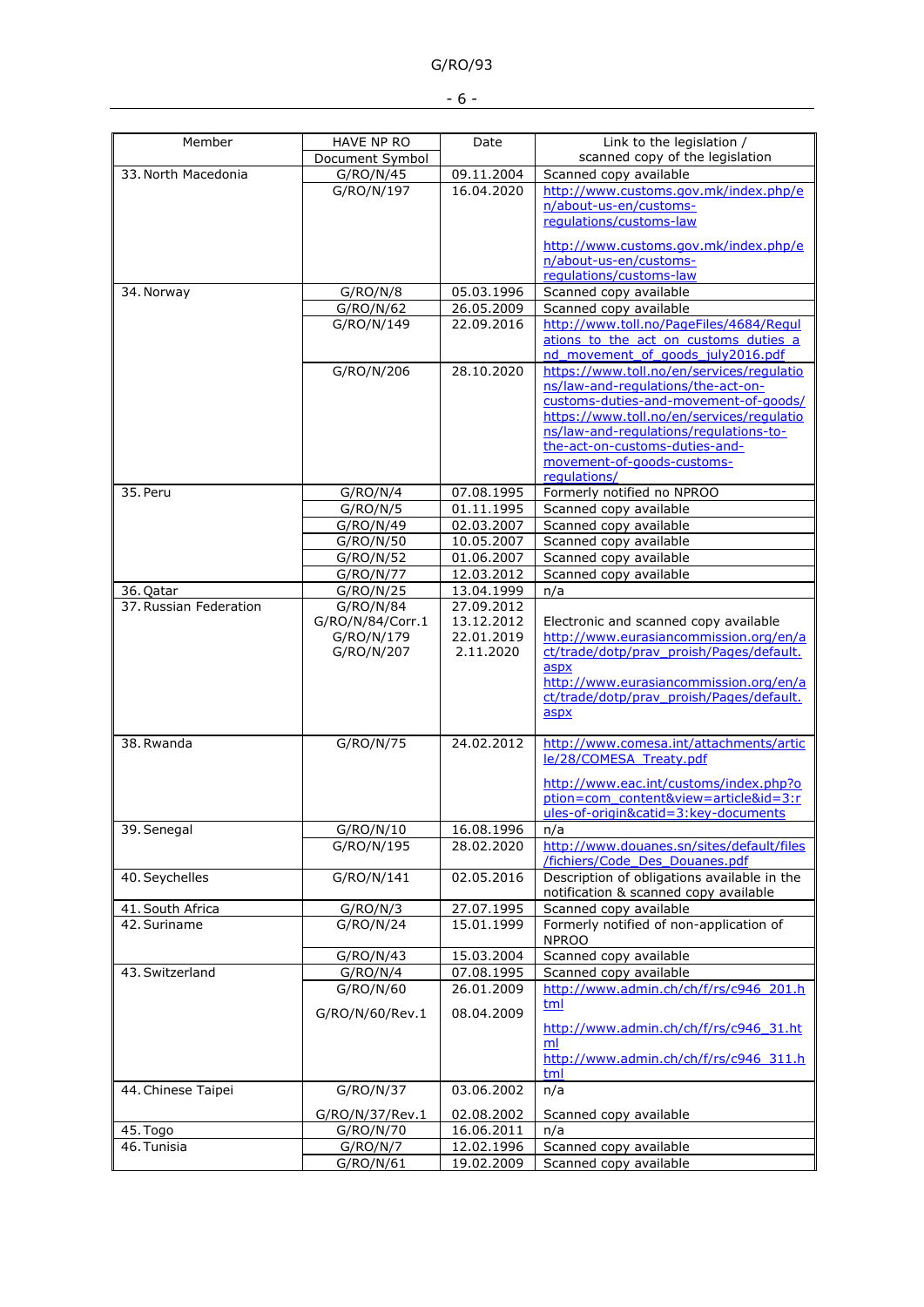|--|--|

| Member                    | <b>HAVE NP RO</b> | Date       | Link to the legislation /                |  |
|---------------------------|-------------------|------------|------------------------------------------|--|
|                           | Document Symbol   |            | scanned copy of the legislation          |  |
| 47. Turkey                | G/RO/N/8          | 05.03.1996 | Scanned copy available                   |  |
|                           | G/RO/N/28         | 30.05.2000 | Scanned copy available                   |  |
| 48. Ukraine               | G/RO/N/57         | 07.07.2008 | n/a                                      |  |
|                           | G/RO/N/81         | 10.08.2012 | Scanned copy available                   |  |
| 49. United States         | G/RO/N/1          | 09.05.1995 | n/a                                      |  |
|                           | G/RO/N/1/Add.1    | 22.06.1995 | Scanned copy available                   |  |
|                           | G/RO/N/6          | 19.12.1995 | Scanned copy available                   |  |
|                           | G/RO/N/12         | 01.10.1996 | n/a                                      |  |
| 50. United Kingdom        | G/RO/N/214        | 23.02.2021 | https://www.legislation.gov.uk/ukpga/20  |  |
|                           |                   |            | 18/22/contents/enacted                   |  |
|                           |                   |            | https://www.legislation.gov.uk/uksi/2020 |  |
|                           |                   |            | /1433/contents/made                      |  |
|                           |                   |            | https://www.gov.uk/government/publicat   |  |
|                           |                   |            | ions/referen ce-document-for-the-        |  |
|                           |                   |            | customs-origin-of-chargeablegoods-eu-    |  |
|                           |                   |            | exit-regulations-2020                    |  |
| 51. Venezuela, Bolivarian | G/RO/N/1          | 09.05.1995 | Formerly notified of non-application of  |  |
| Rep. of                   |                   |            | <b>NPROO</b>                             |  |
|                           | G/RO/N/1/Add.1    | 22.06.1995 | Formerly notified of non-application of  |  |
|                           |                   |            | <b>NPROO</b>                             |  |
|                           | G/RO/N/10         | 16.08.1996 | Scanned copy available                   |  |
|                           | G/RO/N/14         | 02.12.1996 | Scanned copy available                   |  |
| 52. Yemen                 | G/RO/N/140        | 08.04.2016 | Original available                       |  |
| 53. Zimbabwe              | G/RO/N/80         | 18.07.2012 | Scanned copy available                   |  |

#### **B. List of Members that have notified to the Secretariat that they do NOT apply non-preferential rules of origin**

|                                       | Do NOT apply NPRO |            |  |
|---------------------------------------|-------------------|------------|--|
| Member                                | Document Symbol   | Date       |  |
| Angola<br>1.                          | G/RO/N/176        | 27.11.2018 |  |
| 2.<br><b>Belize</b>                   | G/RO/N/147        | 01.09.2016 |  |
| 3.<br>Benin                           | G/RO/N/150        | 10.11.2016 |  |
| 4.<br>Bolivia, Plurinational State of | G/RO/N/9          | 19.04.1996 |  |
| 5.<br>Brunei Darussalam               | G/RO/N/5          | 01.11.1995 |  |
| 6.<br>Burundi                         | G/RO/N/33         | 02.05.2001 |  |
| 7.<br>Cambodia                        | G/RO/N/198        | 01.07.2020 |  |
| 8.<br>Cameroon                        | G/RO/N/99         | 22.08.2013 |  |
| 9.<br>Chad                            | G/RO/N/22         | 16.09.1998 |  |
| 10. Chile                             | G/RO/N/6          | 19.12.1995 |  |
| 11. Congo                             | G/RO/N/118        | 18.09.2014 |  |
| 12. Costa Rica                        | G/RO/N/1          | 09.05.1995 |  |
|                                       | G/RO/N/1/Add.1    | 22.06.1995 |  |
| 13. Côte d'Ivoire                     | G/NO/N/117        | 25.08.2014 |  |
| 14. Dominica                          | G/RO/N/24         | 15.01.1999 |  |
| 15. Dominican Republic                | G/RO/N/9          | 19.04.1996 |  |
| 16. Ecuador                           | G/RO/N/180        | 18.03.2019 |  |
| 17. El Salvador                       | G/RO/N/10         | 16.08.1996 |  |
| 18. Eswatini                          | G/RO/N/128        | 24.04.2015 |  |
| 19. Fiii                              | G/RO/N/17         | 10.04.1997 |  |
| 20. The Gambia                        | G/RO/N/109        | 31.01.2014 |  |
| 21. Ghana                             | G/RO/N/44         | 06.05.2004 |  |
| 22. Guatemala                         | G/RO/N/21         | 20.07.1998 |  |
| 23. Guyana                            | G/RO/N/42         | 10.12.2003 |  |
|                                       | G/RO/N/42/Rev.1   | 12.09.2016 |  |
| 24. Haiti                             | G/RO/N/20/        | 14.05.1998 |  |
|                                       | G/RO/N/20/Rev.1   | 27.07 1998 |  |
| 25. Honduras                          | G/RO/N/3          | 27.07.1995 |  |
| 26. Iceland                           | G/RO/N/5          | 01.11.1995 |  |
| 27. India                             | G/RO/N/1          | 09.05.1995 |  |
|                                       | G/RO/N/1/Add.1    | 22.06.1995 |  |
| 28. Israel                            | G/RO/N/13         | 19.11.1996 |  |
|                                       | G/RO/N/163        | 15.02.2018 |  |